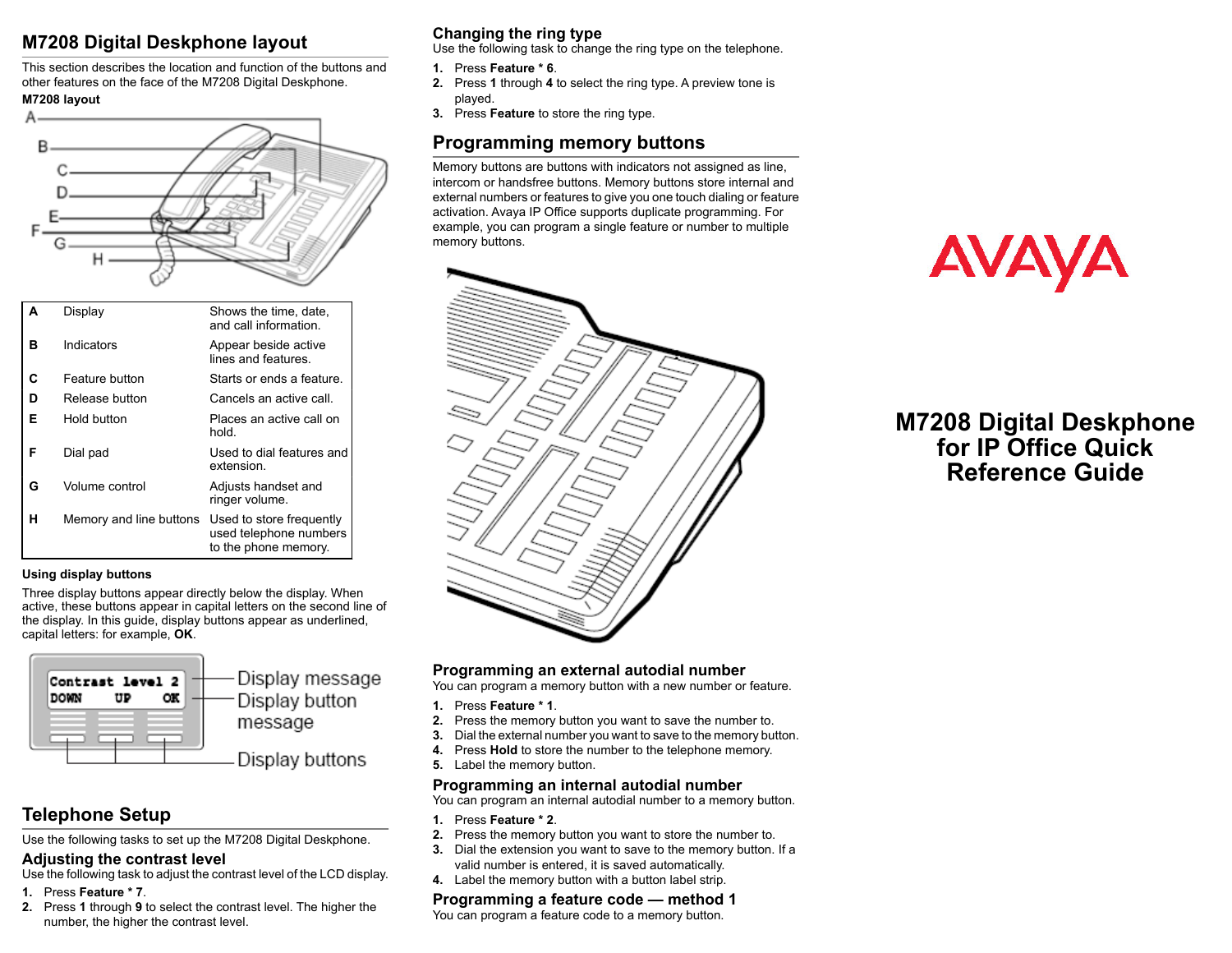| <b>Feature</b>                   | <b>IP Office</b><br>Standard<br><b>Version</b> | <b>IP Office Quick Version/</b><br><b>PARTNER Version/Norstar</b><br>Version |
|----------------------------------|------------------------------------------------|------------------------------------------------------------------------------|
| Personal<br>Speed Dial           | Feature 0,<br>*00 to *99                       | #80 to #99 (also Feature *4,<br>80 to 99).                                   |
| System<br><b>Speed Dial</b>      | Feature 0,<br>001 to 999                       | Feature 0, 600 to 699                                                        |
| Ring Again<br>(Set/Clear)        | Feature 2/<br>Feature #2                       | AutCB works on phones with<br>soft keys.                                     |
| Conference                       | Feature 3                                      | Feature 3                                                                    |
| Forward All<br>On/Off            | Feature 4 /<br>Feature #4                      | Feature 4 / Feature #4                                                       |
| Last Number<br>Redial            | Feature 5                                      | Feature 5                                                                    |
| Page                             | Feature 60                                     | Prefix * to the extension/<br>group number.                                  |
| Retrieve<br>Messages             | Feature 65<br>or Feature<br>981                | 777 (own mailbox) or 778<br>(mailbox select)                                 |
| Dial Voice<br>Call               | Feature 66                                     | Prefix * to the extension/<br>group number.                                  |
| <b>Priority Call</b>             | Feature 69                                     | Not supported                                                                |
| Transfer                         | Feature 70                                     | Feature 70                                                                   |
| Call Park                        | Feature 74                                     | Transfer call to own<br>extension number.                                    |
| Call Unpark                      | Feature #74<br><park slot<br="">ID &gt;</park> | 6 <extension number<br="">(whoever parked the call)&gt;</extension>          |
| Call Pickup<br>Group             | Feature 75                                     | 66 <pickup group="" number=""></pickup>                                      |
| Direct Call<br>Pickup            | Feature 76                                     | 6 <extension number=""></extension>                                          |
| Do Not<br>Disturb On/<br>Off     | Feature 85 /<br>Feature #85                    | Feature 85 / Feature #85                                                     |
| Group Listen<br>On/Off           | Feature<br>802/<br>Feature<br>#802             | Not supported                                                                |
| Call Log                         | Feature 812                                    | Feature 812                                                                  |
| Button<br>Inspect                | Feature *0                                     | Use button programming.                                                      |
| Speed Dial<br><b>Button</b>      | Feature *1                                     | Use button programming:<br>Auto Dial - Other                                 |
| Internal Auto Feature *2<br>Dial |                                                | Use button programming:<br>Auto Dial - Intercom                              |
| <b>Button</b><br>Programmin<br>g | Feature *3                                     | Feature *3                                                                   |

| <b>Feature</b>                    | <b>IP Office</b><br><b>Standard</b><br><b>Version</b> | <b>IP Office Quick Version/</b><br><b>PARTNER Version/Norstar</b><br>Version |
|-----------------------------------|-------------------------------------------------------|------------------------------------------------------------------------------|
| Store a<br>Personal<br>Speed Dial | Feature *4                                            | Feature *3, Feature *480 to<br>*499.                                         |
| Ringer<br>Sound                   | Feature *6                                            | System Admin function only                                                   |
| Contrast                          | Feature *7                                            | Feature *7                                                                   |
| Ring Volume Feature *80           |                                                       | Feature *80                                                                  |
| Enbloc<br>Dialing On/<br>Off      | Feature *82                                           | Not supported Hot dial only.                                                 |

#### **1.** Press **Feature \* 3**.

- **2.** Press the memory button you want to save the feature to.
- **3.** Press **Feature** and enter the feature code. The feature code is saved automatically.
- **4.** Label the memory button with a button label strip.

#### **Programming a feature code — method 2**

You can program a feature code to a memory button.

- **1.** Press **Feature \* 3**.
- **2.** If prompted for a security code, enter your Hot Desking Login password.
- **3.** Scroll (using the "**>>>**" softkey or Volume Up/Down) through the features list to find the feature you want to save to a button
- **4.** Press **Selct** or **HOLD** at the feature you want to program.
- **5.** Press the memory button you want to save the feature to.
- **6.** If prompted with the existing programming on this button, press **Repla** or **HOLD** to program the button. Press **Back** or dial-pad '**0**' to cancel without saving the programming, and return to the selected feature.
- **7.** Repeat steps 3 through 6 for each additional button you want to program. Press **Rls** when finished.
- **8.** Label the programmed button with a button label strip.

#### **Resetting memory buttons to default feature code programming**

You can return all programmed feature buttons on your phone to the default feature programming for your phone model.

- **1.** Press **Feature \* 3**.
- **2.** If prompted for a security code, enter your Hot Desking Login password.
- **3.** Press **\*** twice.
- **4.** Press **Prog** or **Hold** to return all feature buttons to the system defaults.
- **5.** Label the programmed button with a button label strip.

#### **Erasing a memory button**

You can delete the current memory button programming to reprogram it with a different number or feature.

- **1.** Press **Feature \* 1**.
- **2.** Press the memory button you want to erase.
- **3.** Press **Hold** to delete the current memory button programming from the telephone memory.

#### **Displaying memory button programming**

Use the following task to display the telephone number or feature currently programmed to the memory button.

**1.** Press **Feature \* 0**.



# **M7208 Digital Deskphone for IP Office Quick Reference Guide**